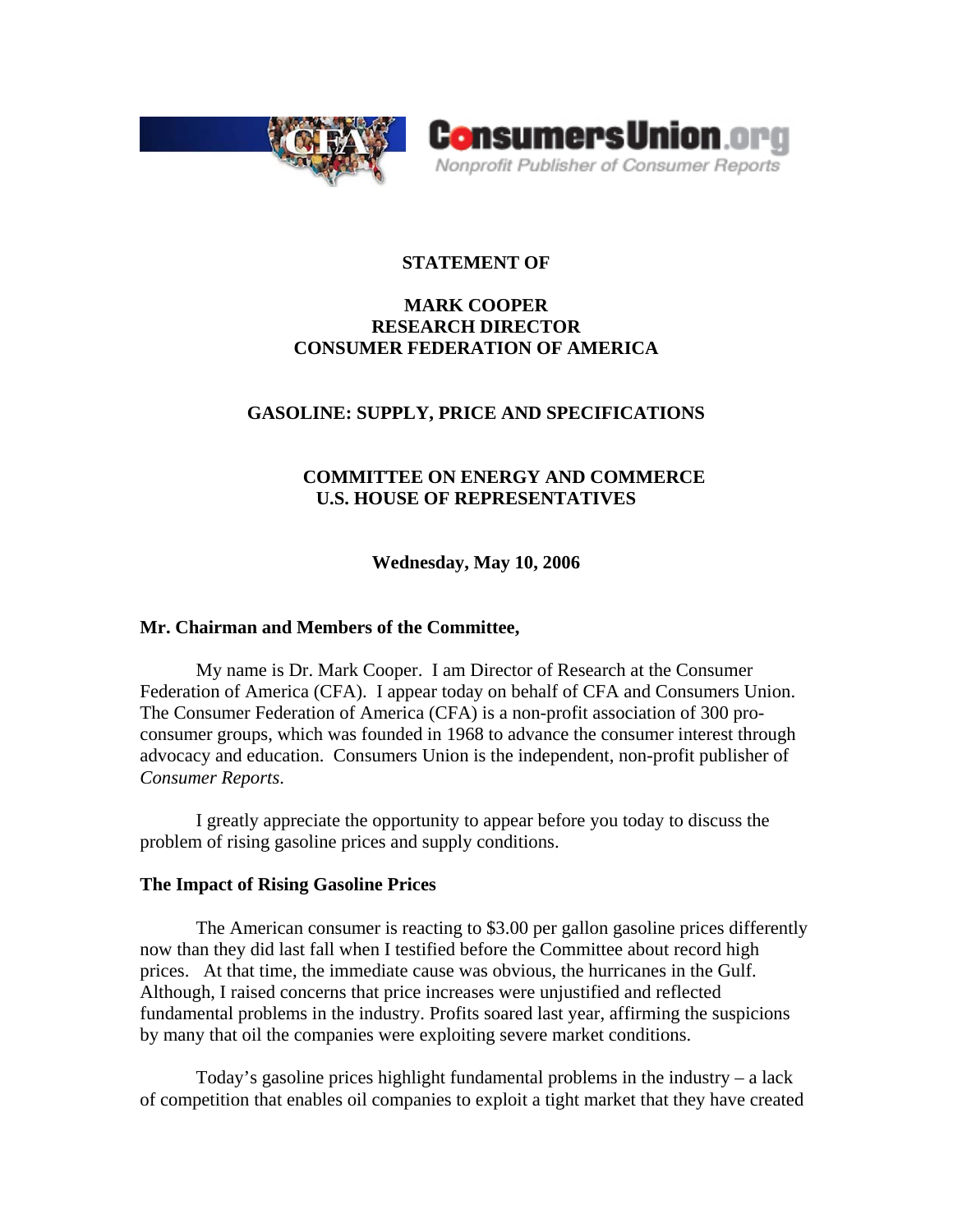and preserved through strategic underinvestment and mismanagement. The prospect of sustained high prices at these levels is alarming to the average American household. If gas prices average \$2.75 per gallon over the course of this year, the typical family household will experience an increase of well over \$1,000 to their annual gasoline bill compared to the late 1990s.

### **Fundamental Flaws in Market Structure**

We have been pointing out what is wrong with this market for five years. Record high prices and profits today reflect a six-year trend in rising gas prices for consumers. The oil industry attributes this trend to rising crude oil prices and a string of supply disruptions in the market. A closer look at the structure and function of the oil industry and the economic forces at work, reveals a market in which the forces of supply and demand are too weak to prevent abuse of consumers. I submit for the record our study from 2004, which discussed this history in great detail.

There is not sufficient competition on the supply-side to force producers to expand capacity and alleviate pressures on prices**.** Demand is so inelastic that, when prices are increased, consumers cannot cut back sufficiently. Having kept markets tight and eliminated competition, the oil companies can exploit any excuse to drive prices and profits up.

To better understand what is going on with gas prices, we must look back over the last decade and chronicle the mergers that swept through the industry eliminating competition and resulting in refinery closings and reductions in storage of product, coupled with the long term refusals to build new refineries. I need only read the names of the major oil companies to remind you of the results – ExxonMobil, Chevron Texaco, ConocoPhilips Tosco Unocal, BP Amoco Arco. There are four, where there used to be eleven. As a result of that merger wave, four out of the five regional refining markets and 47 out of 50 state wholesale gasoline markets are concentrated.

The antitrust authorities will say they have not colluded. They don't have to. The industry has become so concentrated, the capacity has become so restricted, the barriers to entry so large, and it is so difficult for Americans to cut back on demand (economists say demand is inelastic), in short market forces in this industry are so weak, that they do not have to collude to raise the price level. Each company acts individually and knows full well that its brethren will act in a parallel way.

The industry will tell you that existing refineries have expanded, but clearly not enough to build the spare capacity to put downward pressures on price. They choose to keep so little spare capacities that they cannot even do spring cleaning without price run ups. They do not fear running on short supply because there is little competition to steal their customers. The industry has gained market power over price by strategic underinvestment in refinery capacity, just as OPEC has set the conditions for increases in the global cost of crude by restricting the addition of production capacity.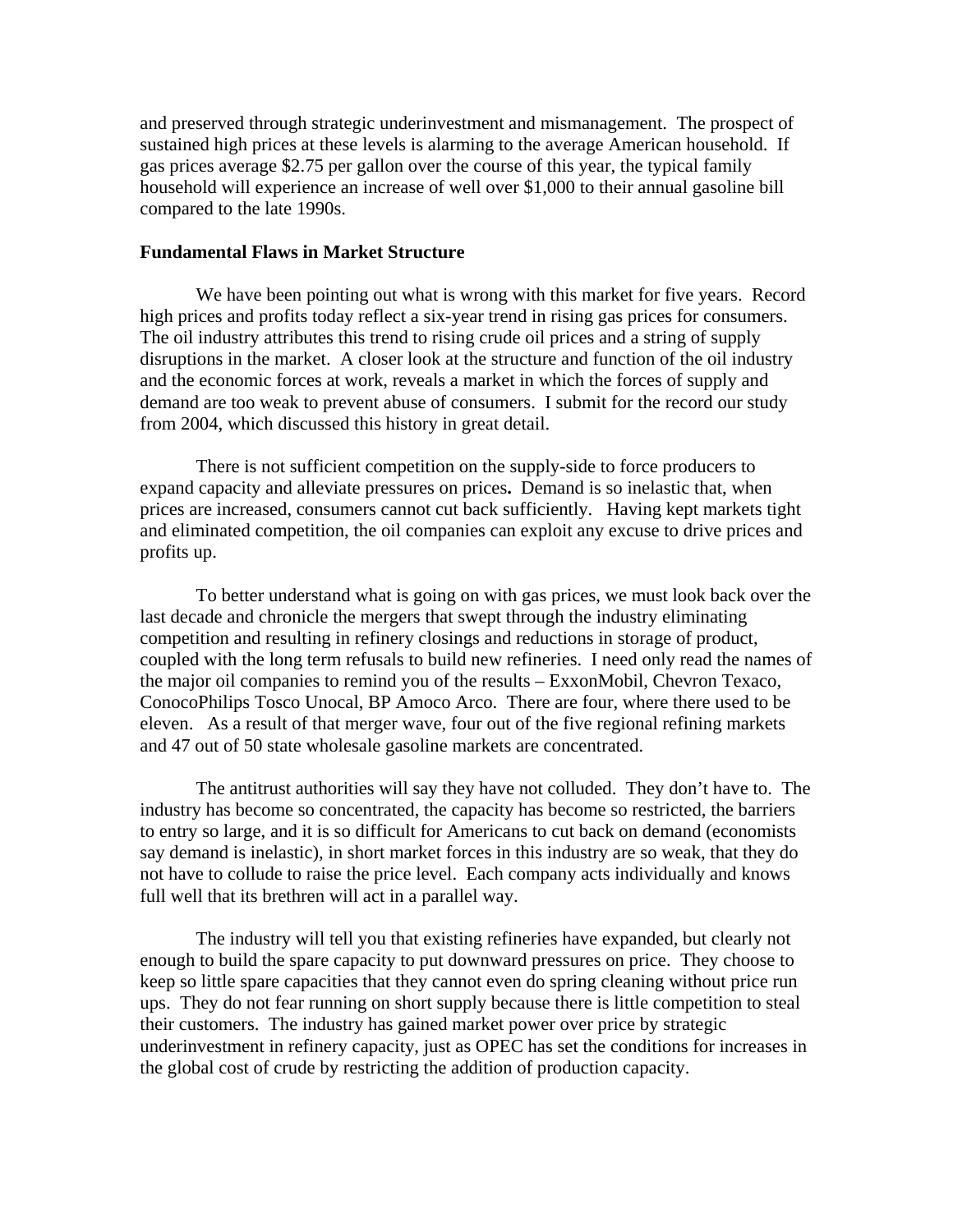### **Excess Profits**

Last year the oil companies earned more income than in the five years between 1995 and 1999. More importantly, four of the five highest years for profit in the oil industry since the Arab oil embargo of 1973 have occurred in the past six years. I have submitted for the record our study of oil industry profits over the past two decades, which demonstrates over \$100 billion dollars of excess profits in the 2000 to 2005 period. We arrived at that estimate by comparing the return on equity of the oil companies to the Standard and Poor's industrials. We corroborated it with an examination of the huge cash flow that they enjoyed, which is not being reinvested in the industry, since net new investment was a small fraction of net income over the 2000-2005 period. Free cash flow is piling up in huge masses of current assets and stock repurchases.

Crude prices have gone up and so has the domestic spread and refiner margins. Interestingly, the net income the large oil companies earn on their downstream operations – predominately refining but also marketing – in the U.S. has increased by almost 23 billion dollars since 2002 compared to the increase in net income by the oil company's foreign downstream operations, which have gone up by only about 7 billion dollars.

The most obvious indicator that market forces are working against consumers can be seen in the "Domestic Spread" over the past six years. The domestic spread is the difference between the refiner acquisition cost of crude oil and the pump price, net of taxes. When we subtract taxes and crude costs from the pump price, we isolate the share that domestic refining and marketing take in the final price. The bulk of this is for refining. In the first quarter of 2006, it was over 30 cents per gallon above the historic average. In April 2006, even before the dramatic price increases of April, it was about 40 cents per gallon higher than the average.

The evidence is quite clear that rapid consolidation within the industry has changed the market fundamentals and behavior patterns. They simply do not compete on price to increase market share. They do not worry about running out of product, because they know they can simply raise the price of gas. They closed refineries for business reasons and refuse to build new ones for business reasons.

### **Pulling Up the Price of Crude**

This huge increase in domestic spread and refiner margins may have another effect. Things have gotten so bad in the U.S. gasoline market that even the Energy Information Administration, in its most recent report *This Week in Petroleum,* recognizes that the tight U.S. gasoline market may be "pulling up" the price of crude. After all, the U.S. is the largest single oil consumer in the world and the largest gasoline market by far, accounting for over a quarter of the world-wide total. When the domestic spread and refining profits go up, it signals that there is more consumer surplus – more rent – to be extracted from the American consumer.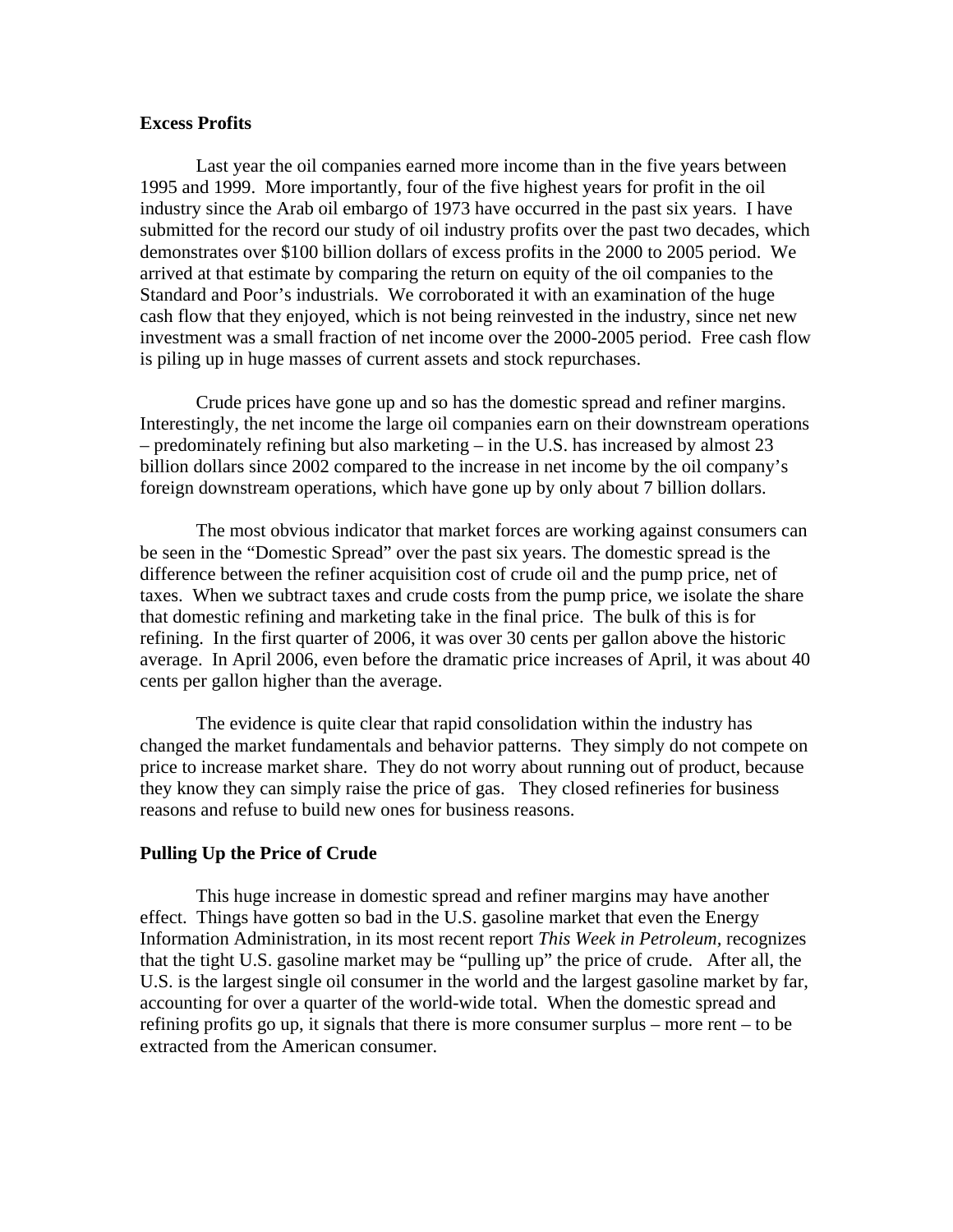In recent years the upward pressure on prices and the demonstration of more rent to be extracted has been reinforced by commodity markets. The *New York Times*  recently (April 29, 2006) noted in an article headlined, "Trading Frenzy Adds to Jump in Price of Oil," that some analysts believe a huge increase in trading volume, volatility and risk are adding as much as 20 percent to the price of oil. That works out to about 30 cents per gallon. I have submitted for the record a report I prepared earlier this spring for four Mid-West Attorneys General on the impact of commodity market trading on natural gas prices. Therein I describe in detail the same factors – a continual increase in volume, volatility and risk – that are affecting both the crude oil and natural gas markets.

### **Recommendations**

There are no short-term solutions, but I must remind you that the American gasoline consumer has been afflicted by this market for six years. If we had started working on effective solutions six years ago, we could be well into the mid-term of a long-term policy shift. Policy makers are going to have to reform the fundamental structure of this industry and change the underlying dynamics.

To address short-term spikes in prices, we recommend:

- Increased oil industry revenue funneled back into expanding our refining capacity.
- We need a strategic refinery reserve and a strategic product reserve that are dedicated to ensuring we have excess capacity sufficient to discipline pricing abuse.
- Setting requirements that guarantee an increase in refining and storage capacity to deal with the industry's failure to build capacity and keep adequate stocks on hand by creating strategic refinery and product reserves.
- Mechanisms that prevent pricing abuse in the energy markets including formation of a joint task force of federal and state Attorney Generals to monitor the structure, conduct and performance of gasoline markets, with an emphasis on unilateral actions that raise price.

To address long term fundamentals change the supply-demand balance in this sector, we recommend:

- Accelerating the day when we will use less oil by setting aggressive, concrete targets for reducing America's oil consumption. Specifically, we need concrete steps for reducing fuel consumption through aggressive, targeted improvements to vehicle fuel efficiency standards.
- A national policy that promotes the research, production and use of biofuels.